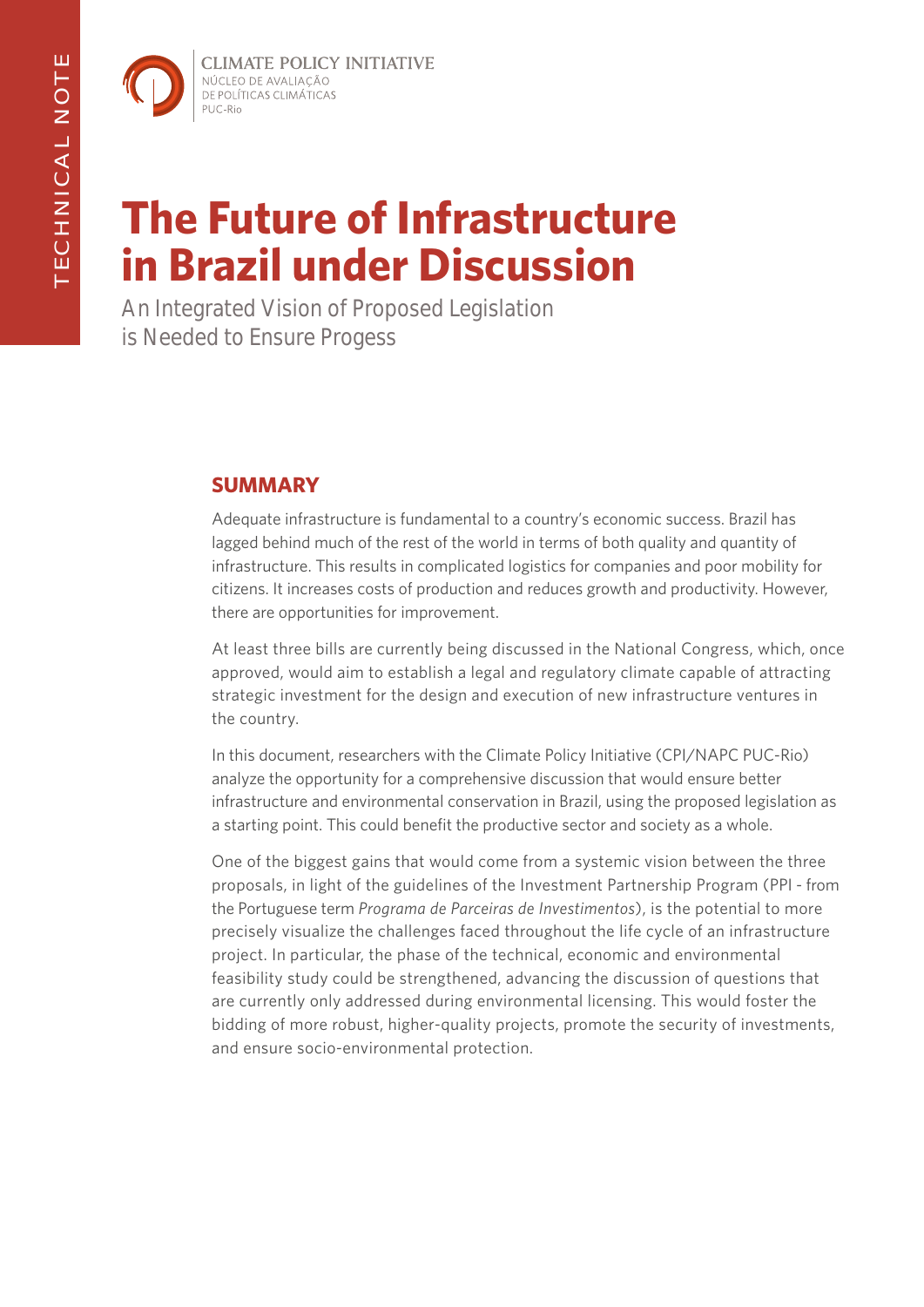

## **INFRASTRUCTURE: AN INTEGRATED VISION**

There is no question that the infrastructure Brazil needs will depend upon better projects and a more secure investment climate. As seen in current legislation, detailed in administrative proceedings for sectors such as energy and transportation, infrastructure projects mature in various phases of research and public decisions. Technical, Economic and Environmental Feasibility Studies (EVTEA - from the Portuguese term *Estudos de viabilidade técnica, econômica e ambiental*) weigh costs and benefits, and indicate which alternative is most suited to the service to be offered. Business ventures with the potential to cause environmental damage are subjected to the environmental licensing procedure, which analyzes and eventually attests to the project's environmental viability, the conditions for its installation, and its operation. Ideally, the project's environmental feasibility approval would be followed by bidding or an auction, which would lead to finalizing prices, setting the rules of operation, and the selection of project managers. The Investment Partnership Program (PPI - from the Portuguese term *Programa de Parceiras de*  Investimentos)<sup>1</sup> guidelines reinforce these phases of the project life cycle and include the need for public consultation and the approval of the General Accounting Office (TCU - from the Portuguese term *Tribunal de Contas da União*), promoting better transparency and legal certainty throughout the project life cycle.

Three bills currently making their way through the National Congress would alter the legislative framework and the current guidelines regulating the infrastructure sector. The bills would regulate different phases of project life cycles. Bill 3.729/2004<sup>2</sup> specifically regulates environmental licensing; Bill 3.453/2008<sup>3</sup> deals with concessions and public-private partnerships; and Bill 1.292/1995<sup>4</sup> covers the new bidding procedure. The first two are expected to be brought before the plenary session of the House in the second semester of 2019, while the third is awaiting delivery to the Senate. Meanwhile, they have all been discussed separately and incompletely.

Furthermore, Conversion Bill (*Projeto de Lei de Conversão* - PLV 24/2019)5 – which originated from Provisional Measure 886/2019 and addresses the organization of presidential and ministerial entities – represents another opportunity to address the issues of the environment and infrastructure in a transversal fashion. This Conversion Bill incorporates various mechanisms that alter the PPI,<sup>6</sup> such as transferring the PPI Special Secretary to the auspices of the Presidential Chief of Staff. It also includes the requirement that the minutes of the notice and contract are to be discussed in public consultation before the bidding.<sup>7</sup> These proposed bills and conversion bill require a comprehensive discussion on some of their central terms, so they do not result in contradictory rules, and to allow for the design and execution of new ventures that would attract strategic investment to the country.

**Working with a project life cycle perspective and engaging in an integrated discussion of the legislative proposals would create the opportunity to bring forward questions that are currently only addressed during environmental licensing. Addressing these pertinent questions earlier in the process would lead to the implementation of better and more robust infrastructure projects and reduce the risk of conflict while increasing the security of investments.** This means seizing upon the

<sup>1</sup> <https://www.ppi.gov.br/10-diretrizes>

<sup>2</sup> [https://www2.camara.leg.br/atividade-legislativa/comissoes/grupos-de-trabalho/56a-legislatura/licenciamento-ambiental/](https://www2.camara.leg.br/atividade-legislativa/comissoes/grupos-de-trabalho/56a-legislatura/licenciamento-ambiental/documentos/outros-documentos/texto-base-4a-versao-apresentado-em-08-08.2019) [documentos/outros-documentos/texto-base-4a-versao-apresentado-em-08-08.2019](https://www2.camara.leg.br/atividade-legislativa/comissoes/grupos-de-trabalho/56a-legislatura/licenciamento-ambiental/documentos/outros-documentos/texto-base-4a-versao-apresentado-em-08-08.2019)

<sup>3</sup> [https://www2.camara.leg.br/atividade-legislativa/comissoes/comissoes-temporarias/especiais/56a-legislatura/pl-3453-08](https://www2.camara.leg.br/atividade-legislativa/comissoes/comissoes-temporarias/especiais/56a-legislatura/pl-3453-08-parcerias-publico-privadas) [parcerias-publico-privadas](https://www2.camara.leg.br/atividade-legislativa/comissoes/comissoes-temporarias/especiais/56a-legislatura/pl-3453-08-parcerias-publico-privadas)

<sup>4</sup> [https://www.camara.leg.br/proposicoesWeb/prop\\_mostrarintegra?codteor=1765896&filename=Parecer-PL129295-17-06-2019](https://www.camara.leg.br/proposicoesWeb/prop_mostrarintegra?codteor=1765896&filename=Parecer-PL129295-17-06-2019)

<sup>5</sup><https://legis.senado.leg.br/sdleg-getter/documento?dm=8011123&ts=1568898866382&disposition=inline>

<sup>6</sup> Regulations originally proposed under Provisional Measure 882/2019, which expired on August 30, 2019, would nevertheless be subject to revision by the legislative decree that regulates their effects.

<sup>7</sup> It depends on federal congressional approval before October 16, 2019, so as not to lose its effectiveness.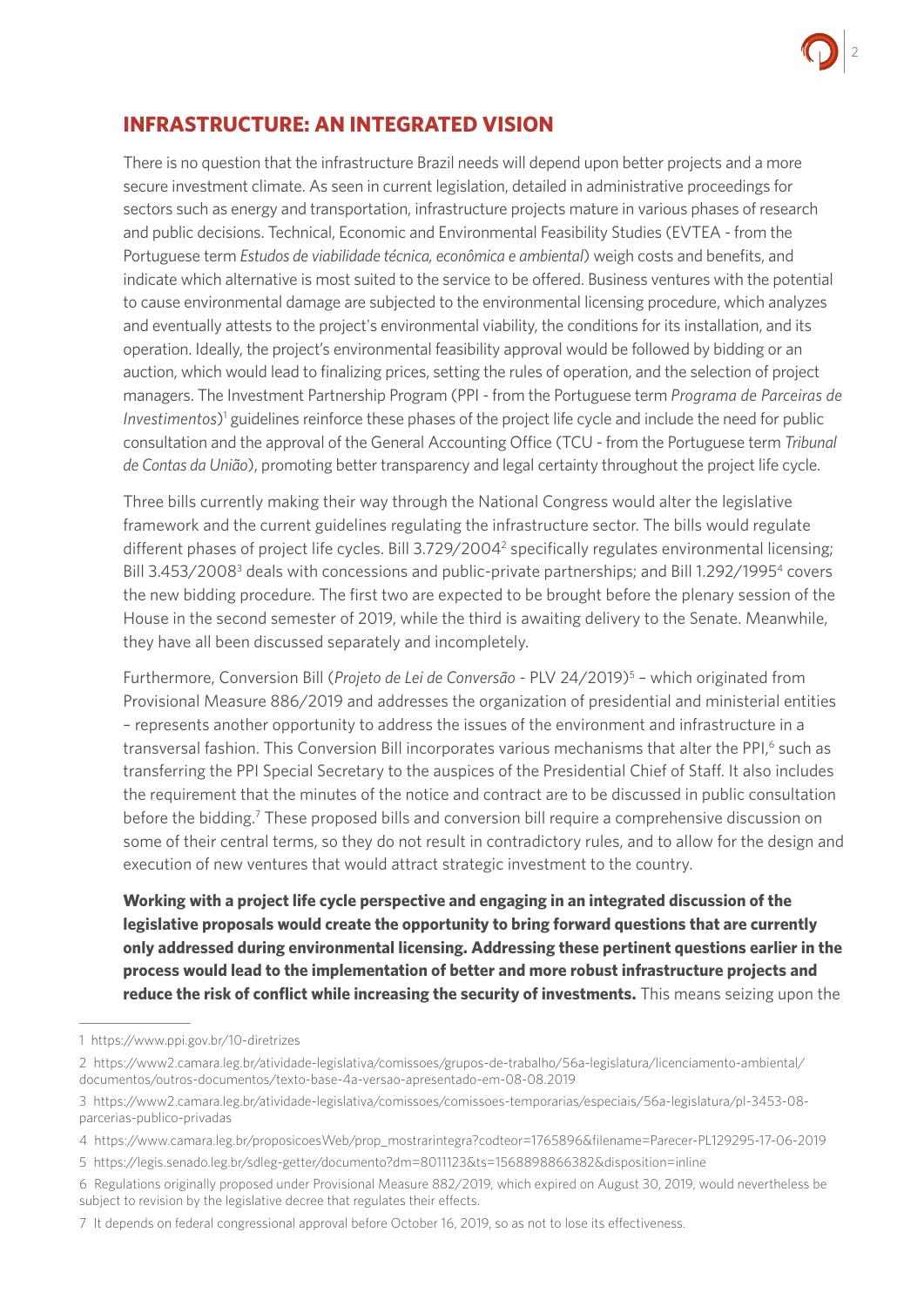

ideas and the importance of the EVTEA and strengthening them. Bringing these questions forward to the EVTEA, rather than waiting for environmental licensing, means that they can be considered at a point where the project is ready for thorough analysis but does not yet have the defined contours or financing constraints that would block or make changes expensive or require cancellation.

Strengthening feasibility studies to construct a robust pipeline of projects has three fundamental implications, already in practice in some sectors. It is essential that they be recognized by law and that their implementation be subject to quality control.

The first improvement to be made to the EVTEA is an effective recognition of the environmental component in the delimitation of the projects' areas of coverage and areas of direct and indirect influence, as well as the clear definition of these concepts within the studies' terms of reference. Currently, the area of influence is only being addressed in the legislation on environmental licensing, which proposes a fairly restrictive definition of impact in which only the venture's direct area of influence is considered. If this discussion could also be included in the other legislative proposals, it would broaden the discussion and result in a consistent definition that would be applicable to all phases of an infrastructure project.

A second improvement that should be included in the scope of the EVTEA, and which has only been discussed in the context of environmental licensing, is consultation with the community and traditional populations. Such consultation should be regarded as a process of dialogue. When initiated during the phase of feasibility studies, these consultations would offer the community a better understanding of a project, and would allow for a better evaluation of local governments' institutional capacity to absorb impacts. All of these elements are fundamental to a project's design, its evaluation, and the creation of its often associated mitigation actions, compensation, and governmental policies.

Finally, it is essential to codify into law the dialogue between the results of the EVTEA and the terms of reference of Environmental Impact Studies (EIA - from the Portuguese term *Estudos de Impacto Ambiental*), in the context of environmental licensing.

At the same time, care must be taken so that legislative projects do not create additional points of tension; as with the proposed bidding law, which would establish that a delay in issuing environmental licenses, or the non-compliance of licensing obligations, could be a reason to request termination of a contract with the public administration. This could lead the Public Administration itself to pressure environmental entities to expedite licenses without conducting necessary analysis, or to be less rigorous in the monitoring and inspection of license compliance. It could also encourage public prosecutors to intensify inspection of environmental entities and the parties of the contract.

The need to unburden the process of environmental licensing is a rare point of consensus between environmentalists and the productive sector and this presents an opportune moment to hold productive discussions. Strengthening the EVTEA fits well within PPI guidelines, and the discussion of the proposed legislation on bidding and private-public partnerships would also stand to gain from this transversal discussion. Targeting the EVTEA process would anticipate environmental requirements and align with the proposed legislation on environmental licensing, without creating new points of tension.

The current disjointed discussions around the proposed legislative projects undermine the possibility for progress and meaningful reform. Ultimately, only by applying an integrated view of challenges faced throughout the life cycle of an infrastructure project, will policymakers be able to create a more secure and coordinated legal and regulatory climate between all those involved in or affected by these ventures.